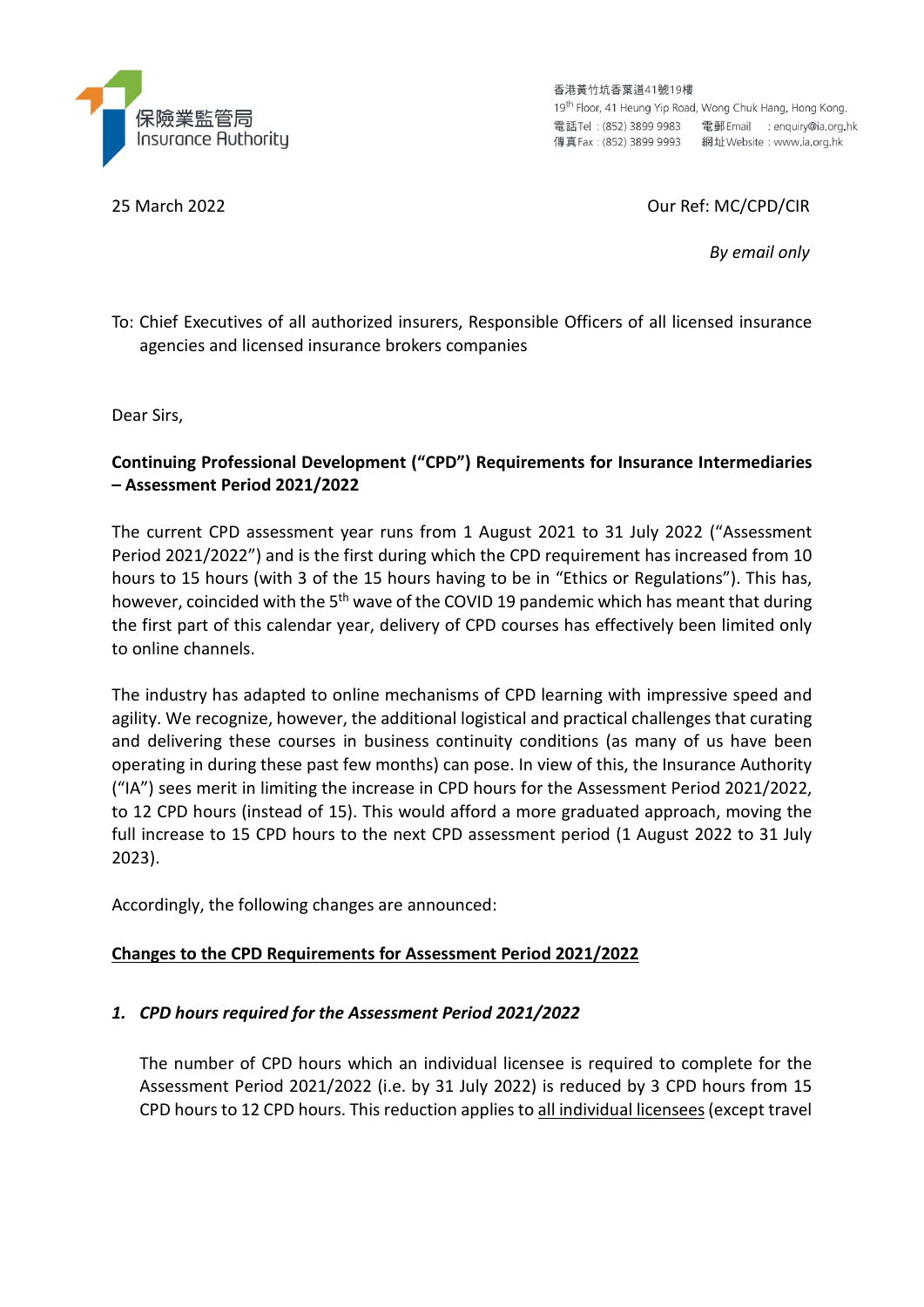agents – see 2. below). It remains the case, however, that a minimum of 3 CPD hours must be on "Ethics or Regulations". For details, please refer to the illustrations in the Appendix.

Starting from 1 April 2022, every principal can download, via its **Insurance [Intermediaries](https://iic.ia.org.hk/en/login.html)** [Connect](https://iic.ia.org.hk/en/login.html) ("IIC") account, the CPD list (in Microsoft Excel format) showing the applicable CPD hours for each of its appointed individual licensees reflecting the above reduction. Individual licensees, from 1 April 2022 onwards, can also check the number of CPD hours they need to complete for Assessment Period 2021 /2022 (with the reduction applied) through their individual [IIC](https://iic.ia.org.hk/en/login.html) accounts.

The increase to 15 CPD hours will now take effect for the next Assessment Period, i.e. for the Assessment Period from 1 August 2022 to 31 July 2023 (and for each Assessment Period thereafter).

# *2. Travel agents' CPD requirements for the Assessment Period 2021/2022*

The travel industry has been hit particularly hard during recent months (and regulated activities involving travel insurance with it). In recognition of this, travel agents (i.e. individual licensees with licences for restricted scope travel insurance business only) are **not** required to earn any CPD hours for the Assessment Period 2021/2022.

#### *3. Lifting the cap on CPD hours applicable to E-learning Activities permanently*

To further facilitate the completion of CPD hours and to encourage greater use of Elearning Activities, the cap on the number of CPD hoursthat can be obtained through Type 1 and Type 7 E-learning Activities for each Assessment Period is **lifted permanently**. This means that there is no longer any cap on the number of CPD hours to be earned through E-learning Activities for this Assessment Period and each Assessment Period going forward.

#### **Extra 2,500 free enrollments for the IA's e-CPD courses on ethical business practices**

On 29 December 2021, the IA launched two e-CPD courses on ethical business practices for licensed insurance agents and licensed insurance brokers(3 CPD hoursfor each course, which also qualifies for the 3 compulsory hours on "Ethics or Regulations"). On that date 4,000 free enrollments were made available and we are pleased to note that all 4,000 were subscribed by the end of February 2022.

In view of the demand, we are now making an additional 2,500 enrollments for these e-CPD courses available free-of-charge. Individual licensees interested in enrolling for these courses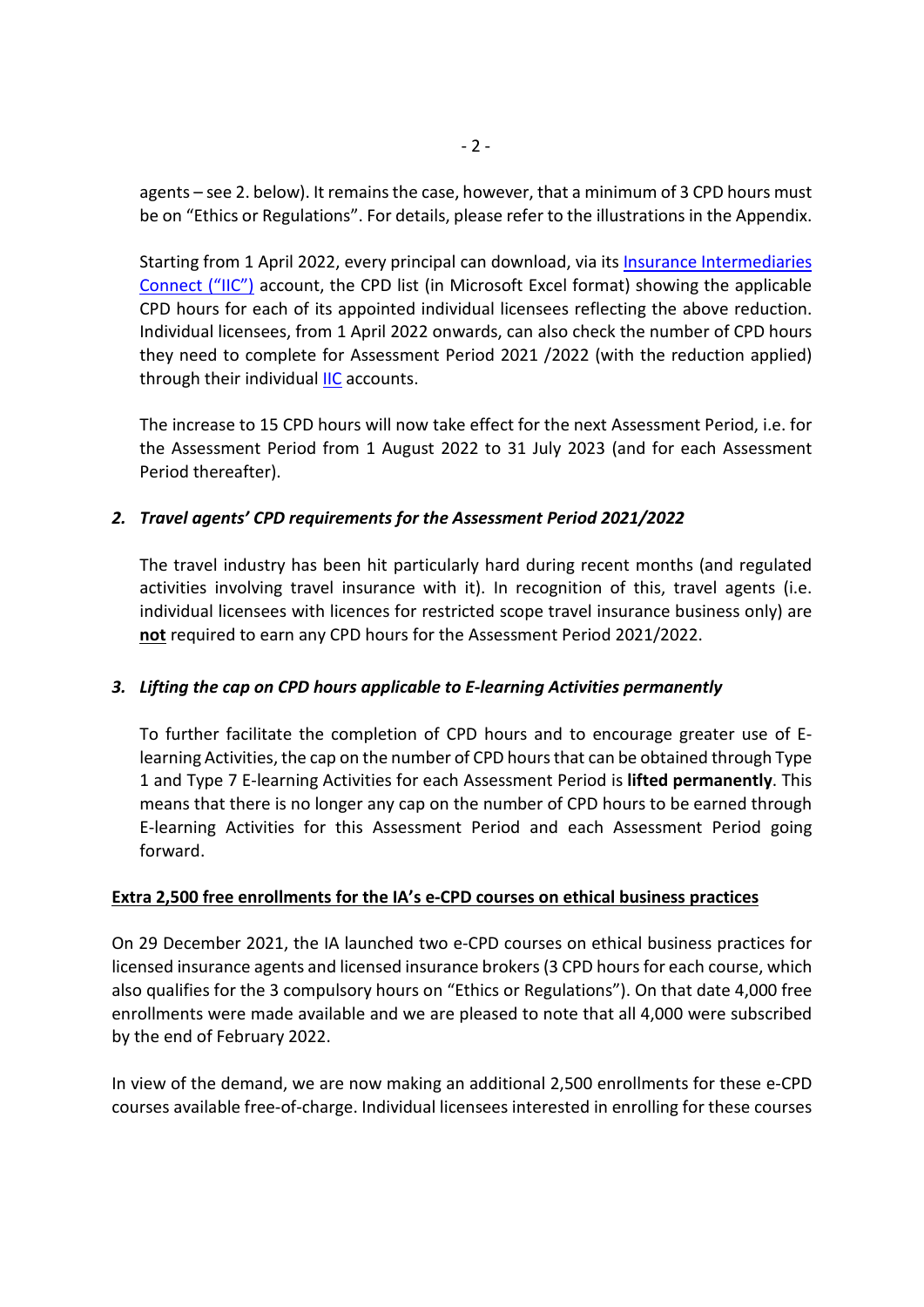can register by creating an account in our e-learning system [\(https://iahk.knowledgeplatform.com/\)](https://iahk.knowledgeplatform.com/) on a "first come, first served" basis. As before, to ensure fairness, once a participant enrolls for a course, he or she will need to complete the course within one month, otherwise the course will be made available to another individual licensee.

#### **Enquiries**

If you have any questions, please contact us as follows:

- for matters concerning the information contained in this circular or the CPD hours requirement, please send your enquiries by email t[o cpd@ia.org.hk.](mailto:cpd@ia.org.hk)
- for matters concerning Insurance Intermediaries Connect (IIC) account, or the opening or the use of the IIC, or on the e-CPD courses, please send your enquiries or applications by email to [licensing@ia.org.hk.](mailto:licensing@ia.org.hk)

Yours faithfully,

Peter Gregoire Head of Market Conduct General Counsel Insurance Authority

c.c. The Hong Kong Federation of Insurers Professional Insurance Brokers Association The Hong Kong Confederation of Insurance Brokers